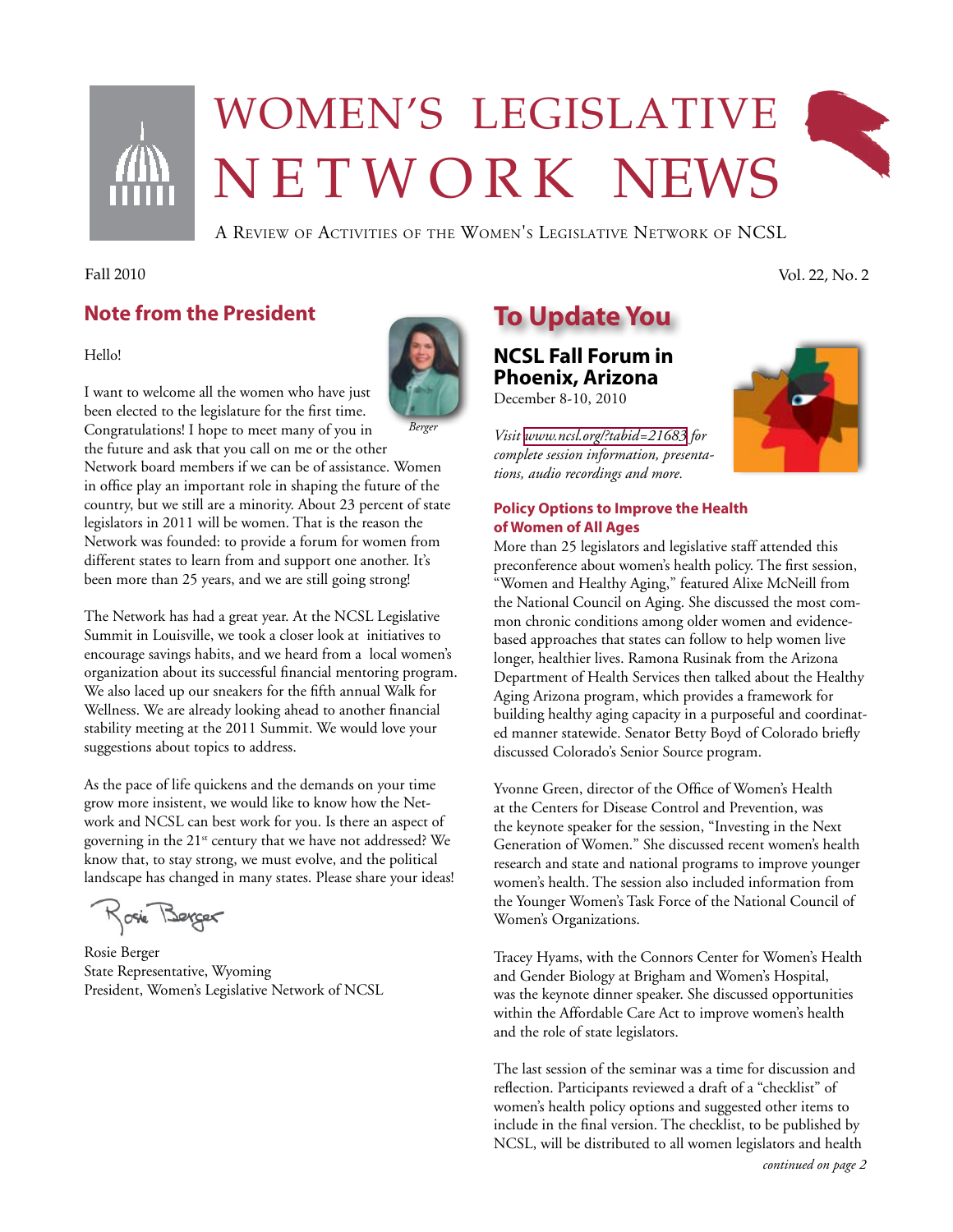

committee members and posted on the NCSL website.

### **Teen Pregnancy: Strategies for Prevention**

Sarah Brown, from the National Campaign to Prevent Teen and Unplanned Pregnancy, discussed strategies policymakers can use to reduce teen pregnancy rates. Teen moms and their children are more likely to struggle with poverty, health and educational attainment as a result of being thrust into adult lives too soon. State governments' increased costs associated with early childbearing reach into the billions each year.

## **Moving from Campaigning to Legislating**

*Cosponsored with the NCSL Legislative Effectiveness Committee*

Legislators often have a tough time putting a contentious campaign behind them after the session starts. Staff can be deeply affected as well. This session examined ways to move forward and work across the aisle.

## **Network Board Meet and Greet**

Board members and other friends of the Network gathered to share experiences from the past year and the campaign trail and to discuss Network plans for 2011.

*Visit the website for information from sessions about child sex trafficking, the Consumer Financial Protection Bureau, jobs and the economy, and heart health*.

## **Highlights from the NCSL Legislative Summit in Louisville, Kentucky**

July 25-28, 2010 *Visit [www.ncsl.org/?tabid=20320](http://www.ncsl.org/?tabid=20320) for complete information.* 

## **Human Trafficking in the Spotlight**

*NCSL Human Services and Welfare and Law and Criminal Justice Committees, NCSL Task Force on Immigration and the States*

Human trafficking is criminal activity that often involves immigrant women and children, forced slavery and sexual exploitation—often for profit. The session addressed various state initiatives and discussion of how states can strengthen laws that address human trafficking.

#### **Credit vs. Debit**

*NCSL Communications, Financial Services and Interstate Commerce Committee* Differences exist between debit and credit cards and how each is used as a payment instrument. Panelists discussed how the recent credit card reform and the financial regulatory reform legislation affect debit cards, liability and unauthorized transactions, overdraft fees and other fees for the privilege of using a debit card.

## **Network 25th Anniversary Reception**

Legislators and friends gathered to celebrate the  $25<sup>th</sup>$  year since the Network's formal incorporation and to honor the 2010-2011 Executive Board.

#### **Walk for Wellness**

More than 75 people laced up their shoes early one morning for the fifth Walk for Wellness, starting this year in Waterfront Park.

#### **Changing the Course of Delinquency**

National experts shared innovative and cost-saving ways to improve the lives of young people through prevention and early intervention, with a focus on collaboration across systems such as juvenile justice and child welfare.



*2010 Walk for Wellness*

#### **Women's Legislative Network Luncheon and Business Meeting**

The session began with the annual Network business meeting and elections. Wyoming Representative Rosie Berger was elected president, and several other legislators

were elected to new positions on the board. Following the election, Margo Waddell discussed Women 4 Women, a Louisville organization dedicated to improving the lives of women and girls. Finance 4 Her is its financial education program that teaches women basic money management—including budgeting, saving and planning ahead.

## **Boosting Savings in Troubled Times**

Americans who develop a savings habit create a cushion in case of emergency and strengthen the country's financial foundation. Research shows even the poorest Americans will save money if relevant incentives and access to savings opportunities are available. This session highlighted innovative public/private approaches—from outreach campaigns by banks to video games—that engage more people in traditional financial services.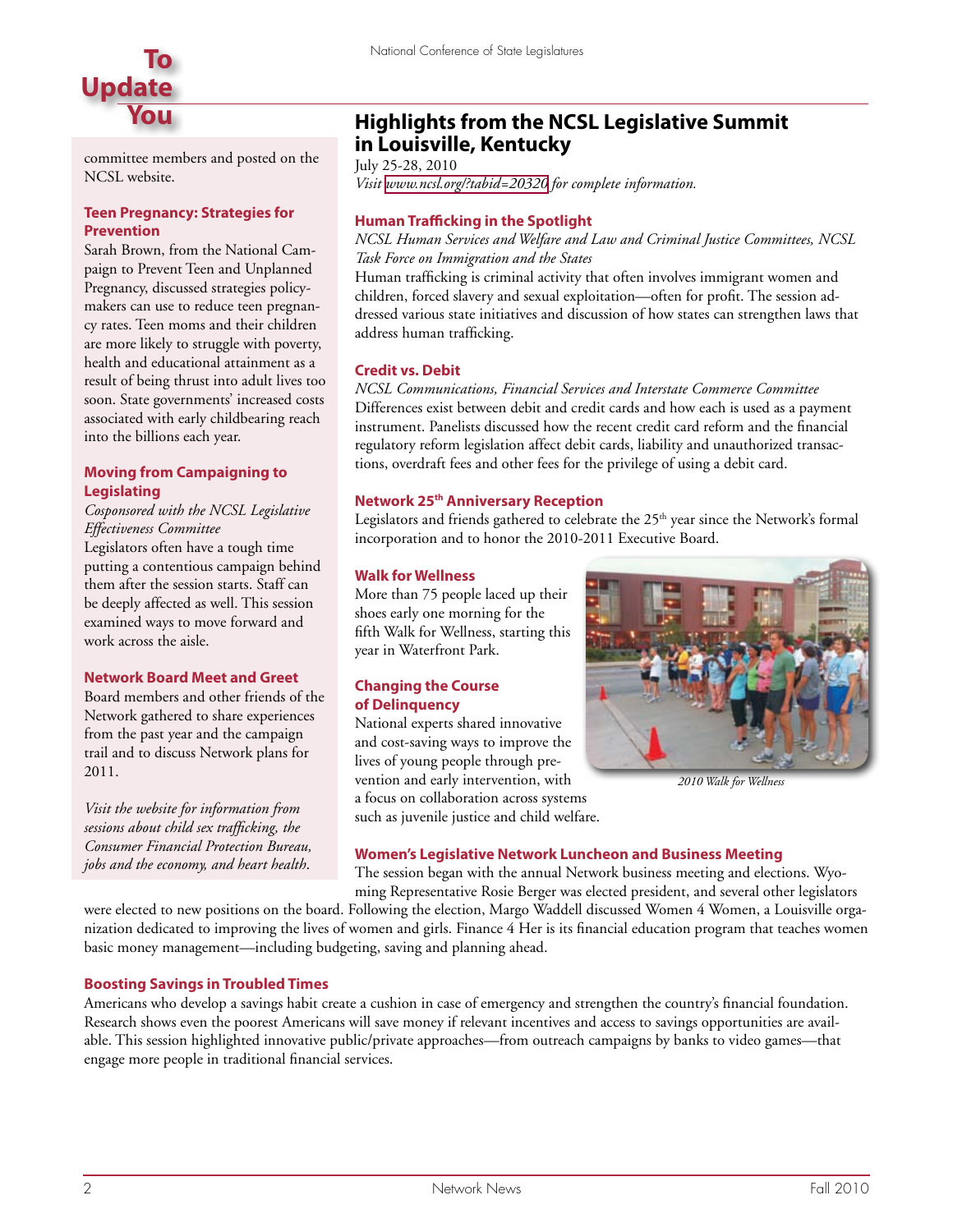# **Announcements**

## **Louisiana Legislative Women's Caucus**

The Louisiana Legislative Women's Caucus Foundation held its 2010 leadership retreat in November at L'Auberge du Lac Resort in Lake Charles. The retreat provided an

opportunity for Women's Caucus members to exchange ideas with colleagues, key leaders and policy stakeholders on important issues that affect Louisiana and women. During the retreat, the Caucus held a forum in partnership with AstraZeneca on "Closing the Gap on Health Disparities for Louisiana Women and Their Families." The purpose of the forum was to promote understanding and awareness of the state of women's health in Louisiana and to discuss what can be done to address the health care needs of women in Louisiana and their families.

The Caucus is pleased to announce creation of the Educational Advancement Opportunity Scholarship, which will be awarded to female students who are attending any licensed higher education program in the fall of 2011. The scholarship is intended to broaden educational opportunities available to young women in Louisiana. The Caucus also will grant Women of Excellence Awards in 2011 to honor the exemplary achievements and contributions of extraordinary Louisiana women who personify excellence in their leadership, profession, academics, community service, character and integrity. Award categories include business, education, health and medicine, media and public relations, volunteerism, high school woman of excellence (for graduating seniors) and college woman of excellence (ages 18 to 25). Award and scholarship recipients will be announced at the Caucus gala in May 2011.

## **Representative Valerie Longhurst, Delaware**

Delaware has made important strides in increasing the role of women in government recently. This progress was evident in the House of Representatives, where three of the seven newly elected representatives are women.



*Longhurst*

After the 2008 election, the number of women in the 41-member House dropped from 12 to seven. As a female legislator who had just been elected House Majority Whip, I created the Delaware Democratic Women's Leadership Council, a political action committee designed to recruit and assist women who are running for political office. The PAC provided funds to boost the campaigns of a few candidates this year, and I'm proud to say that three of the four newly elected members of our caucus are women—Stephanie Bolden, Debra Heffernan and Rebecca Walker.

We will continue to break down the obstacles to women running for office and recruit more female candidates to provide a balanced perspective in our state government.

## **Massachusetts Caucus of Women Legislators**

The Massachusetts Caucus of Women Legislators Women's Suffrage commemoration efforts were highlighted by their September 12 bus trip across the state in recognition of the historic 90<sup>th</sup> anniversary in August. Stops were made in support of fellow women legislators along the way.

As Representative Patricia Haddad (D-Somerset), Assistant Majority Whip of the House, said to *The Boston Globe*  regarding the push, "The whole point of supporting other

> women is to make sure that they feel they are supported and that they can run for office." Priti Rao, executive director of the Massachusetts Political Caucus, added, "Women supporting women is how we get to equal representation."

*From left, Representatives Kathi-Anne Reinstein (D-Revere), Ann-Margaret Ferrante (D-Gloucester), Alice K. Wolf (D-Cambridge) and Patricia Haddad (D-Somerset) traveled by van September 12 to support freshman women representatives. With the legislators are Massachusetts Women's Political Caucus Executive Director Priti Rao and Office Manager Jessica Gibbons. (Photo by Rose Lincoln for The Boston Globe)*

*continued on page 4*

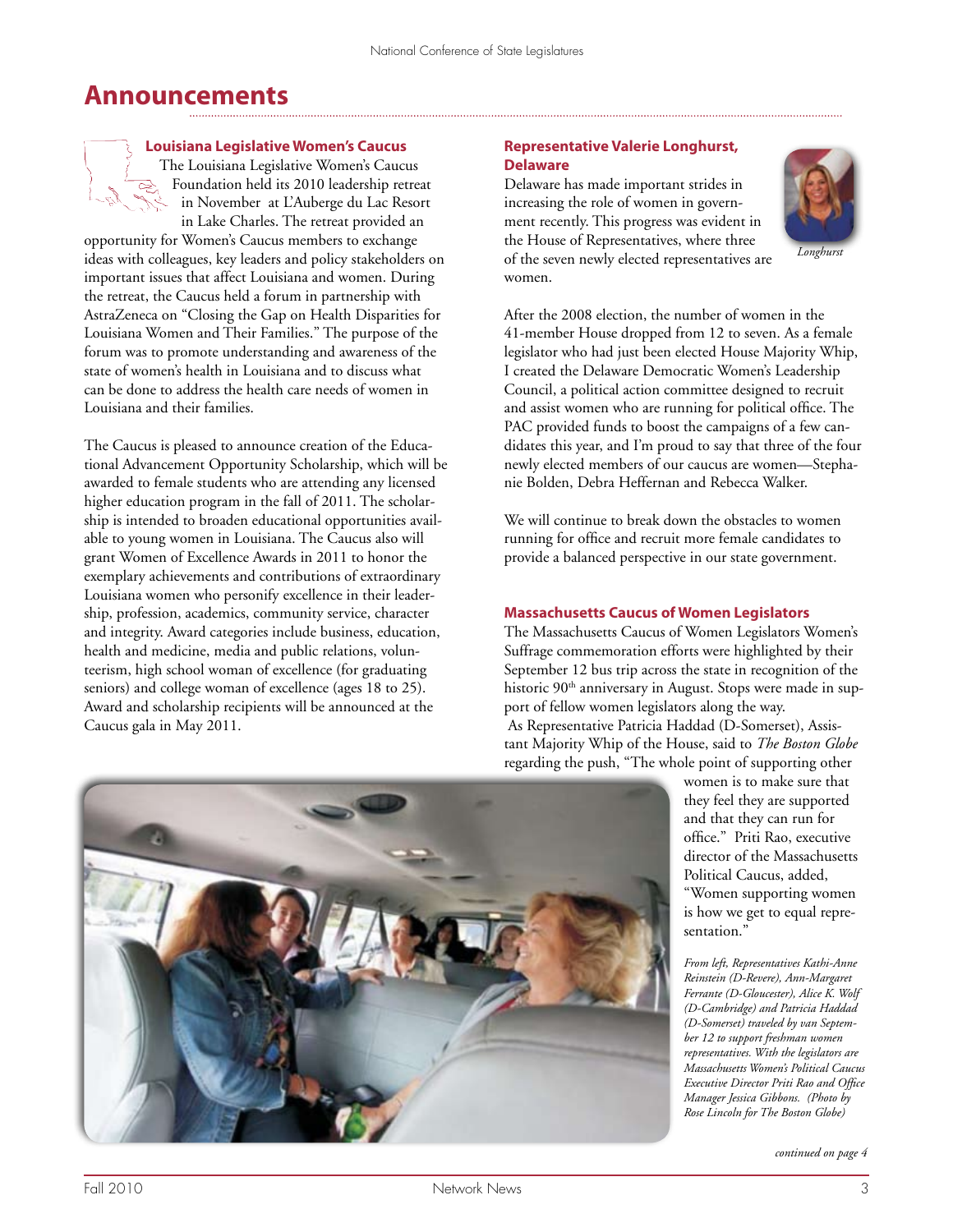## **Announcements** (continued)

## **Representative Gloria Fox, Massachusetts**



I would like to offer my reflections on the Massachusetts state election results and what they mean for women in elected office. I have been honored to serve as state representative of the 7th Suffolk District of Massachusetts for the last 25 years. In that time, I have borne witness to some amazing transformations in the Massachusetts Legislature. When I came into office, the

State House was not very diverse; there were few women or people of color in decision-making positions, as staff or elected officials. In spite of our small numbers, however, we banded together and not only promoted women-, family-, and diversity-friendly policies for the commonwealth, but ensured basic rights and services for all employees—there were no women's restrooms on the House or Senate floor level, and neither women nor men of color were promoted to leadership positions within the Legislature.

I am proud of the results I and my colleagues were able to garner over the years, and I believe our early struggles have helped to make the Legislature a more inviting place of employment for women and people of color, as staff and elected officials. This makes the results from our recent state elections all the more disheartening, as the Massachusetts Legislature stands to have the lowest number of female elected officials in 12 years, and our already small ranks of six women of color shrinks to four.

From personal experience, I know most female candidates are "tapped" to run by their friends, family and community. As women and people of color, we tend to undervalue the various community-, school-, and volunteer-related activities we engage in daily as being nothing more than acting as good neighbors and good citizenship. To the contrary, these activities are exactly the kind of grassroots, community organizing and involvement that make for an excellent, engaged and informed elected official. Because of these activities, we have the support networks, we know the community, and we know the issues that affect our neighborhoods.

So what do we need to work on to realize more women and people of color in elected office? Ideologically, we need to work on recognizing that our power and experience are valuable assets in running for office. We are ready, we are qualified, and we are what we've been waiting for.

In practice, we need to work on two things—fundraising and asking for the vote. Too often, we dance around these issues. Rather than risk inconveniencing someone's busy schedule or putting a strain on people's already stressed bank accounts, we self-sabotage our campaigns by underfunding and underpromoting ourselves. This needs to stop; our opponents have no problem with these activities, and I have seen too many wonderful elected officials and candidates lose because of reservations about fundraising and asking for the vote.

We need to create a pipeline for women and people of color who are interested in elected office and mentor them in their personal, academic and professional careers. We must ensure that the next generation is prepared and empowered to run for elected office, and that we work to support them throughout the process. This support must continue after the candidate is elected; it's difficult being the first, and as a newly elected official, it's important to feel supported as you make difficult decisions and test the waters early in your career. Thankfully, at the local and national levels, some great leadership programs are available that specifically target women and people of color; they can help us unlearn the unhealthy habits that keep us from achieving success.

And we need to share our stories. I am thankful to have the support of my sisters and brothers in office, and I look forward to working with each of you, especially my fellow Women's Legislative Network Executive Board members, on realizing our mission of empowering women and people of color to run for office.

## **Representative Babette Josephs, Pennsylvania**

In the recent legislative session, state Representative Babette Josephs, Philadelphia, was instrumental in enacting two new Pennsylvania laws. The first requires the state to divest its pension investments from companies that do business in the energy and military sectors with Iran and Sudan, state sponsors of terrorism and genocide. Josephs first introduced the idea in 2007



and worked with her colleagues in both chambers to secure enactment of the proposal this year.

"I'm glad that Pennsylvania has taken a stand and is actively working to prevent these kinds of atrocities, and that I was able to help make it happen," Josephs said. "I'm happy to be part of a government that agrees genocide should never happen again and terrorism must never be encouraged. Divesting from terror and genocide is the morally and fiscally right thing to do."

The second law ends the practice of shackling inmates during childbirth in state correctional facilities, county jails and youth development centers. Federal prisons and the U.S. Marshals Service already ban this practice, but the law outlaws in Pennsylvania the use of restraints during any stage of labor, pregnancy-related medical distress, delivery or postpartum.

"A correctional institution should not apply restraints to an inmate known to be pregnant during any stage of labor," Josephs said. "Many risk factors are involved, which include the health of an innocent baby who should be brought into this world with tenderness and care, not barbarism; it is torture that is unfair to both the woman and the child."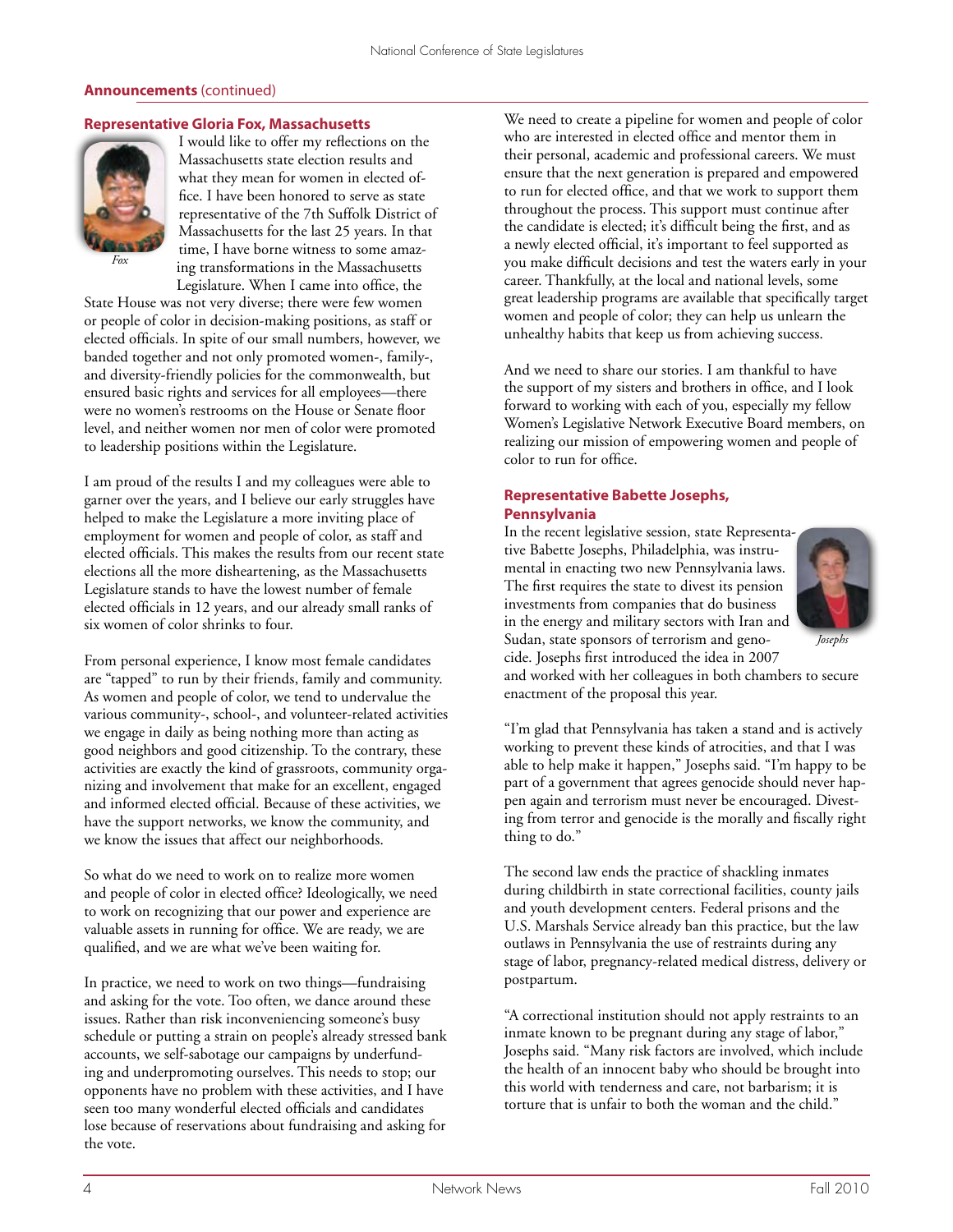## **Announcements** (continued)

## **The Institute for Elected Women: California**

Newly elected women in California had the opportunity to hit the ground running and attend the newly created Institute for Elected Women just a few days after the election. Former California Assemblywoman Patty Berg and former Senator Sheila Kuehl launched the Institute in partnership with the NCSL Foundation for State Legislatures and the Center for American Women and Politics. The program gives new female lawmakers in-depth training on issues such as living in the capital city, work-life balance, hiring staff, serving on committees, media relations, working with lobbyists, and the realities of a term-limited environment. The institute also connects new legislators with current or former California state legislators who serve as mentors. The former legislators also are the training faculty. The institute will hold another session in January to address additional topics and provide more opportunities for freshmen legislators to learn from the veterans.

The Network will be watching and applauding the institute's success. If you would like to learn more about starting a similar program in your state, please contact Katie Ziegler, (303) 856-1514 or [katie.ziegler@ncsl.org](mailto:katie.ziegler@ncsl.org); she will put you in touch with the institute's founders.

|  | <b>New From NCSL!</b><br><b>All States Implementing Health Reform</b><br><b>ITIIII Webinar Series.</b> Visit the website for complete |  |  |  |  |
|--|---------------------------------------------------------------------------------------------------------------------------------------|--|--|--|--|
|  |                                                                                                                                       |  |  |  |  |
|  |                                                                                                                                       |  |  |  |  |

archives and announcements of future meetings on topics including exchanges, consumer assistance, primary care providers, nursing and Medicaid; [www.](www.ncsl.org/?tabid=21590) [ncsl.org/?tabid=21590.](www.ncsl.org/?tabid=21590)

**State Cyberstalking, Cyberharassment and Cyberbullying Laws.** Newly updated for 2010, this database includes enacted legislation that specifically references electronic communication and links to additional NCSL resources; [www.ncsl.](www.ncsl.org/?tabid=13495) [org/?tabid=13495](www.ncsl.org/?tabid=13495).

**State Budget and Tax Update: December 2010**. How does the state fiscal situation look as 2010 draws to a close, and how are states reacting to the economy? Visit <www.ncsl.org/?tabid=21829> for complete information.

**Redistricting.** NCSL is the go-to source of information on the task that awaits most state legislatures after the census data is released. Visit [http://www.](http://www.ncsl.org/Default.aspx?TabID=746&tabs=1116,115,786#786) [ncsl.org/Default.aspx?TabID=746&tabs=1116,115,7](http://www.ncsl.org/Default.aspx?TabID=746&tabs=1116,115,786#786) [86#786](http://www.ncsl.org/Default.aspx?TabID=746&tabs=1116,115,786#786) for materials from recent meetings, publications, and more.

## **Women in State Legislatures: 2011**

The 2010 elections marked the first time in decades that the number of women serving in state legislatures decreased. Women will make up approximately 23.4 percent of all state legislators in 2011, a full percentage point less than in 2010, which amounts to a loss of about 80 seats. Republican women gained more than 100 seats nationwide, narrowing the gap between Democratic and Republican women that had widened over the past several election cycles. During the 2010 session, 70 percent of all female legislators were Democrats, and 30 percent were Republicans. The split is closer to 62 percent Democrats, 38 percent Republicans in 2011.

## **Women in State Legislatures 2011**

| State                       | Women in<br>the House             | Women in<br>the Senate | Total<br>Women                     | Percentage<br>of Female |  |
|-----------------------------|-----------------------------------|------------------------|------------------------------------|-------------------------|--|
|                             |                                   |                        |                                    | Legislators             |  |
| <u>Alabama</u>              | 14                                | 5                      | $\overline{19}$                    | $13.6\%$                |  |
| Alaska                      | 10                                | $\overline{4}$         | 14                                 | 23.3%                   |  |
| Arizona                     | $\overline{20}$                   | 11                     | $\overline{31}$                    | 34.4%                   |  |
| <u>Arkansas</u>             | $\overline{22}$                   | $\overline{8}$         | $\overline{30}$                    |                         |  |
| California                  | 21                                | $\overline{12}$        | $\overline{33}$                    | $\frac{22.2\%}{27.5\%}$ |  |
| Colorado                    | $\overline{24}$                   | 16                     | $\overline{40}$                    | 40.0%                   |  |
| Connecticut                 | 47                                | 8                      | $\overline{55}$                    | 29.4%                   |  |
| <u>Delaware</u>             | $\overline{9}$                    | 7                      | 16                                 | 25.8%                   |  |
| Florida                     | $\overline{26}$                   | $\overline{15}$        | 41                                 | 25.6%                   |  |
| Georgia                     | 47                                | $\overline{8}$         | $\overline{55}$                    | 23.3%                   |  |
| Hawaii                      | $\overline{17}$                   | $\overline{9}$         | $\overline{26}$                    | 34.2%                   |  |
| Idaho                       | $\overline{19}$                   | $\overline{9}$         | 28                                 | $\frac{26.7\%}{28.2\%}$ |  |
| Illinois                    | $\overline{37}$                   | $\overline{13}$        | $\frac{20}{50}$                    |                         |  |
| Indiana                     | $\overline{21}$                   | 11                     | $\overline{32}$                    | 21.3%                   |  |
| Iowa                        |                                   | $\overline{8}$         | $\overline{32}$                    |                         |  |
| <u>Kansas</u>               | $\frac{24}{32}$                   | $\overline{14}$        | 46                                 | $\frac{21.3\%}{27.9\%}$ |  |
| Kentucky                    | $\overline{19}$                   | $\overline{6}$         | $\overline{25}$                    | 18.1%                   |  |
| Louisiana                   | $\overline{15}$                   | $\overline{8}$         |                                    | 16.0%                   |  |
| Maine                       | 45                                | $\bar{7}$              | $\frac{23}{52}$                    | 28.0%                   |  |
| Maryland                    | 47                                | 11                     | $\overline{58}$                    | 30.9%                   |  |
| <u>Massachusetts</u>        | $\overline{36}$                   | 11                     | 47                                 | 23.5%                   |  |
| Michigan                    | $\overline{27}$                   | 4                      | $\overline{31}$                    | 20.9%                   |  |
| <u>Minnesota</u>            | $\overline{43}$                   | $\overline{21}$        | 64                                 | 31.8%                   |  |
| Mississippi                 | $\overline{21}$                   | $\overline{4}$         | $\overline{25}$                    | 14.4%                   |  |
| <u>Missouri<sup>*</sup></u> | 41                                | $\frac{5}{7}$          | 46                                 | 23.4%                   |  |
| Montana                     | 28                                |                        | $\overline{35}$                    | 23.3%                   |  |
| Nebraska                    | $\overline{\rm NA}$               | $\overline{11}$        | 11                                 | 22.4%                   |  |
| <u>Nevada</u>               | $\overline{12}$                   | 6                      | $\overline{18}$                    | 28.6%                   |  |
| New Hampshire               | 98                                | 6                      | 104                                | 24.5%                   |  |
| New Jersey                  | 26                                | 8                      | $\overline{34}$                    | 28.3%                   |  |
| <u>New Mexico</u>           | $\overline{21}$                   | 11                     | $\overline{32}$                    | 28.6%                   |  |
| New York                    | $\overline{37}$                   | 11                     | $\overline{48}$                    | 22.6%                   |  |
| <u> North Carolina</u>      | 32                                | 6                      | 38                                 | 22.4%                   |  |
| North Dakota                | $\overline{15}$                   | 6                      | $\overline{21}$                    | 14.9%                   |  |
| Ohio                        | 20                                | $\overline{8}$         | $\overline{28}$                    | $21.2\%$                |  |
| Oklahoma                    | $\overline{15}$                   | $\overline{4}$         | 19                                 | 12.8%                   |  |
| <u>Oregon</u>               | $\overline{14}$                   | 9                      | $\overline{23}$                    | 25.6%                   |  |
| Pennsylvania                | 34                                | $\overline{10}$        | 44                                 | 17.4%                   |  |
| Rhode Island                | $\overline{19}$<br>$\frac{1}{15}$ | $\overline{10}$        | 29                                 | 25.7%                   |  |
| South Carolina              |                                   | 0                      | $\overline{15}$                    | 8.8%                    |  |
| South Dakota                | $\overline{14}$<br>16             | 7                      | $\overline{21}$<br>$\overline{23}$ | 20.0%<br>17.4%          |  |
| <u>Tennessee</u>            | 32                                | $\overline{6}$         | $\overline{38}$                    | 21.0%                   |  |
| <b>Texas</b>                |                                   | $\overline{5}$         |                                    |                         |  |
| Utah                        | 14<br>$\overline{58}$             | $\overline{11}$        | 19<br>$\overline{69}$              | 18.3%                   |  |
| <u>Vermont</u>              | 19                                | 8                      | $\overline{27}$                    | $\frac{38.3\%}{19.3\%}$ |  |
| <u>Virginia</u>             | $\overline{29}$                   | $\overline{17}$        | 46                                 | 31.3%                   |  |
| <u>Washington</u>           | $\overline{19}$                   |                        | $\overline{21}$                    |                         |  |
| West Virginia<br>Wisconsin  | $\overline{23}$                   | $\frac{2}{8}$          | 31                                 | $\frac{15.7\%}{23.5\%}$ |  |
| Wyoming                     | $\overline{13}$                   | 1                      | 14                                 | 15.6%                   |  |
| <b>TOTAL</b>                | 1,307                             | 420                    | 1,727                              | 23.4%                   |  |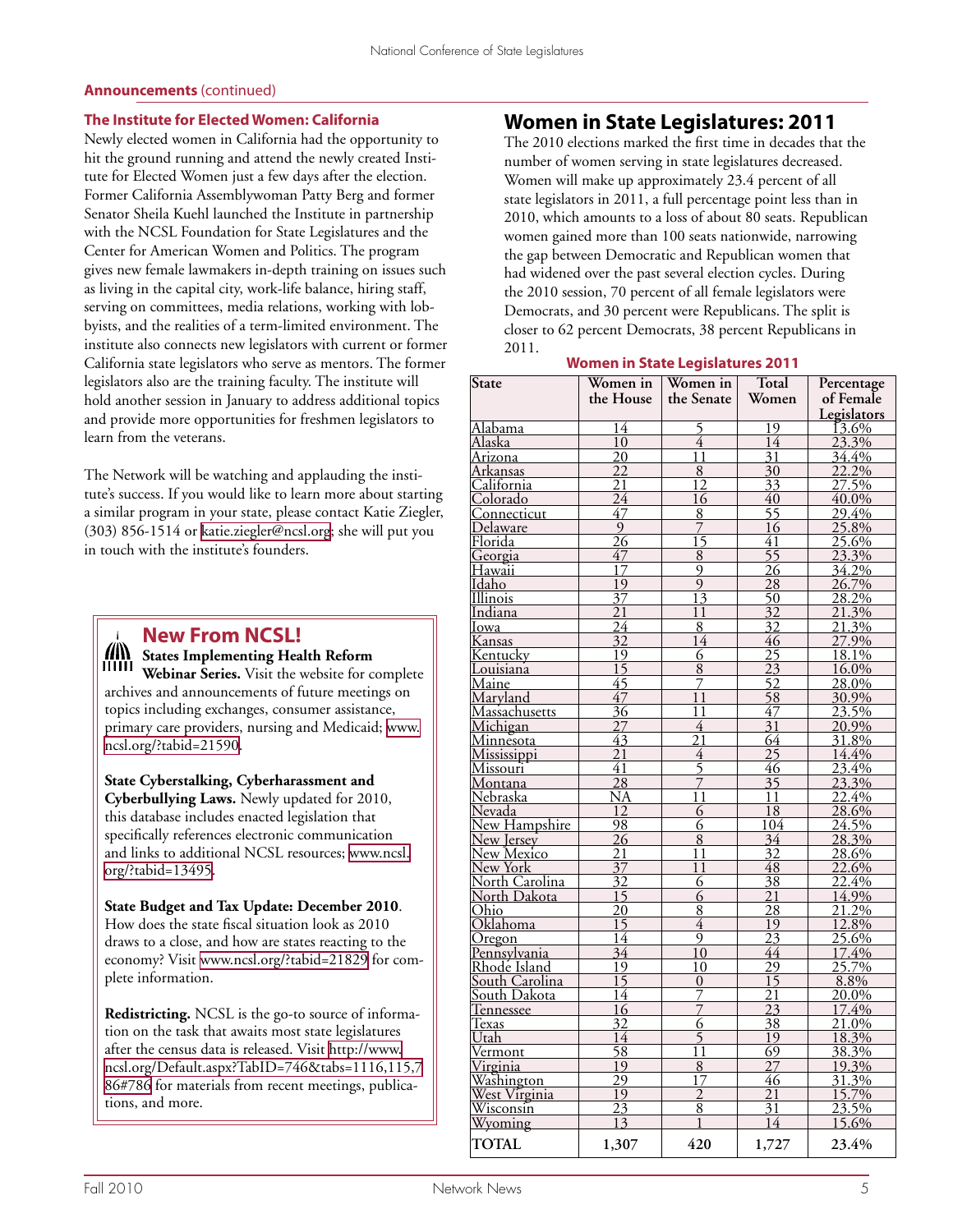## **Note from the Alliance Chair**

Dear Alliance Members:

 Thanks to your support the Network had a great year. We celebrated our 25<sup>th</sup> anniversary at the Legislative Summit this summer and en-

*Brown* joyed seeing old and new friends at the reception. NCSL and the Women's Legislative Network are forums for the private sector and legislators to discuss the challenges faced by the states. 2011 will, I'm sure, bring some surprises and I hope you will communicate with me to share ideas about how to address them. The Network is made stronger by the active participation of its sponsors. Please stay involved in the years to come.

Thank you, again, for your contributions.

Dennis Burn

#### Dennis Brown

Vice President, State Government Relations Equipment Leasing & Finance Association (202) 238-3411 [dbrown@elfaonline.org](mailto:dbrown@elfaonline.org)

## **Thank You to Alliance Members!**

Alliance members are a vital part of the Network. We value our relationships with Alliance members and appreciate the support they provide to women legislators through the Network.

## *Sponsor (\$5,000)*

- *•* AARP
- *•* Intuit
- *•* Novartis
- *•* Wal-Mart Stores Inc. *Partner (\$2,500)*
- *•* Coca-Cola
- *•* Equipment Leasing and Finance Association
- *•* Exxon Mobil
- *•* Pfizer

## *Contributor (\$1,000)*

- *•* Abbott Laboratories
- *•* Alliance of Automobile Manufacturers
- *•* Alticor
- *•* American Beverage Association
- *•* Ash Grove Cement Company
- *•* BMI
- *•* Hallmark Cards Inc.
- *•* Mary Kay Inc.
- **State & Federal Communications** *Friend (\$500)*
- *•* Avon
- *•* Center for Responsible Lending
- **International Council of Shopping Centers**
- *•* Pepco Holdings Inc.
- Personal Care Products Council
- *•* Procter & Gamble



# **Sharing Our Views**

*Sharing Our Views provides an opportunity for some of our most dedicated Alliance members to express their perspectives. If you would like to see your company's viewpoint included in the next edition, contact Katie Ziegler at (303) 856-1514 o[r katie.]( katie.ziegler@ncsl.org) [ziegler@ncsl.org]( katie.ziegler@ncsl.org).* 

The [Equipment Leasing &](http://www.elfaonline.org/)  [Finance Association \(ELFA\)](http://www.elfaonline.org/) represents the \$521 billion commercial equipment finance sector. **EQUIPMENT LEASING** A



More than 500 members include many of the nation's largest financial services companies and manufacturers, as well as regional and community banks and independent medium and small finance companies throughout the country. ELFA members' clients range from Fortune 100 companies to small and medium-sized enterprises to governments and nonprofits. Issues of concern include commercial contract law, electronic recycling, and sales and income taxes. If you have questions about this business-to-business marketplace, contact ELFA Vice President Dennis Brown at [dbrown@](mailto:dbrown@elfaonline.org) [elfaonline.org](mailto:dbrown@elfaonline.org) or (202) 238-3411.



PARTNERSHIP WITH  *The Heart Truth®* **Circ** campaign is a national awareness campaign

for women about heart disease, sponsored by the National Heart, Lung, and Blood Institute (NHLBI). It is embraced by millions of people who share the goal of better heart health for women.

 Diet Coke is a passionate partner of *The Heart Truth.®* In February 2011, Diet Coke will continue to raise awareness by launching limited-edition cans and bottles. We will also tap into our loyal fan base to help raise funds for the Foundations for the National Institutes of Health in support of *The Heart Truth®* and women's heart health education and research.

 *The Heart Truth®* campaign is just one way Coca-Cola brings its Live Positively philosophy to life. Everything we do is guided by this idea of positive living—from our people-focused programs to our products and packaging to our efforts to help the planet.

 For more information, visit<DietCoke.com/HeartTruth>. Diet Coke is a trademark of The Coca-Cola Company.®, TM *The Heart Truth*, its logo and The Red Dress are trademarks of HHS. Participation by Coca-Cola does not imply endorsement by HHS/NIH/NHLBI.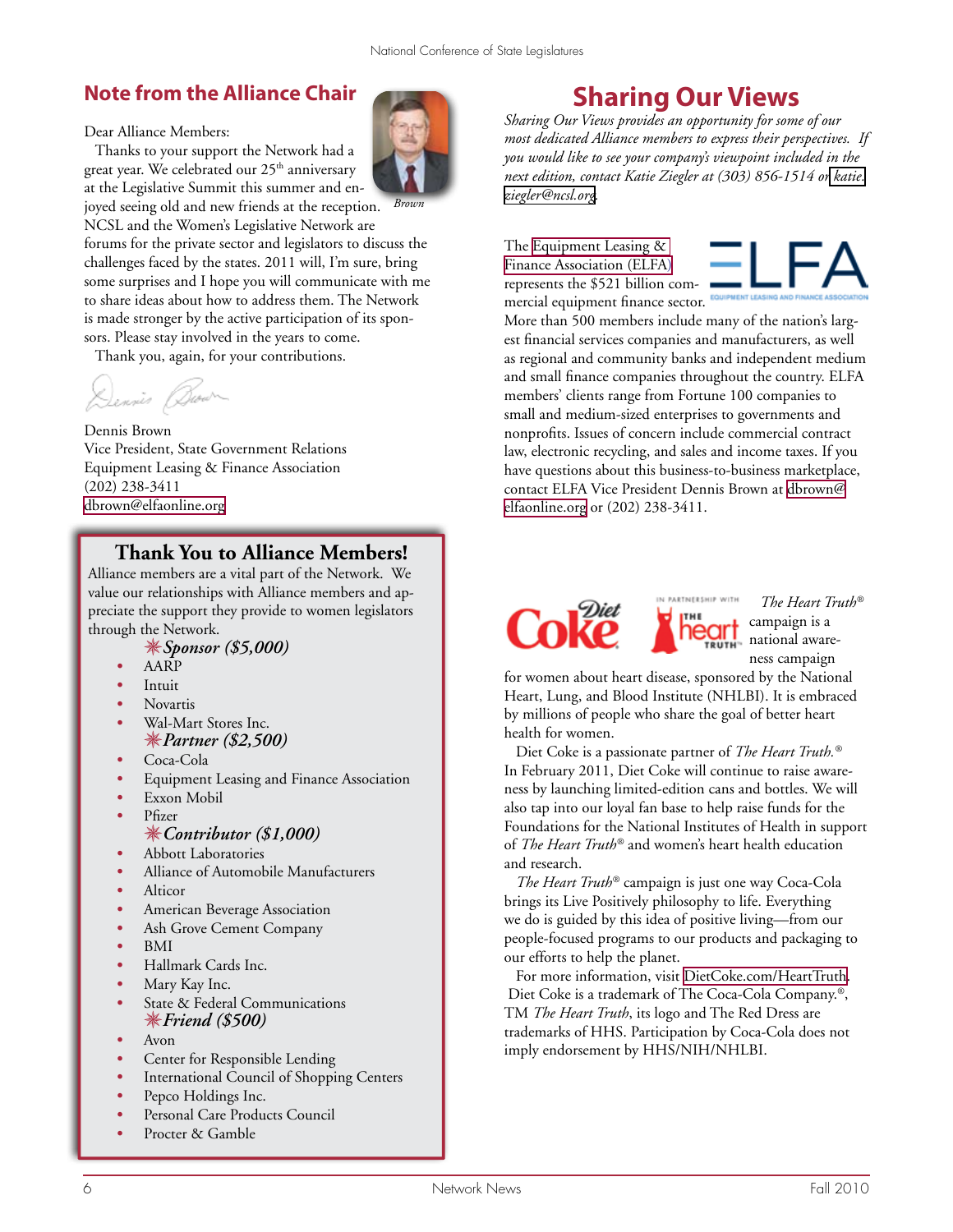# **Meet The Network Board . . . . . . . . . . . . . . . . . . . . .**



President Representative Rosie Berger (R) Wyoming



President-Elect Representative Marilyn Lee (D) Hawaii



Vice President Senator Dori Connor (R) Delaware



Past President Representative Elsie Arntzen (R) Montana



Representative Gloria Fox (D) **Massachusetts** 

Senator Diane Allen (R) New Jersey



## **Western Regional Members**



Representative Amy Stephens (R) Colorado

Senator Bettye Davis (D) Alaska



## **Midwestern Regional Members**



Senator Jean Leising (R) Indiana

Senator Amanda McGill (X) Nebraska



## **At-Large Members**



Senator Nellie Rivera-O"Reilly (I) U.S. Virgin Islands

Representative Brenda Gilmore (D) Tennessee



## **Southern Regional Members**



Representative Linda Harper-Brown (R) Texas

Representative Johnnie Roebuck (D) Arkansas



## **NOBEL Women Representative**



Senator Sharon Weston Broome (D) Louisiana

# *Become an Advisory Council member!*

The Advisory Council consists of two members from each state and is politically balanced. Advisory Council members serve as liaisons between their states and the Network to fulfill the Network's purpose: to promote the participation, empowerment and leadership of women legislators. Advisory Council members work with the Network on activities and events within their state, provide information to the Network regarding organizations and activities involving women legislators, and assist with program and fundraising efforts as determined by the Executive Board.

Review the list of members on the following page, and consider applying to represent your state. Contact Katie Ziegler at [katie.](mailto:katie.ziegler@ncsl.org ) [ziegler@ncsl.org](mailto:katie.ziegler@ncsl.org ) or (303) 856-1514 for more information..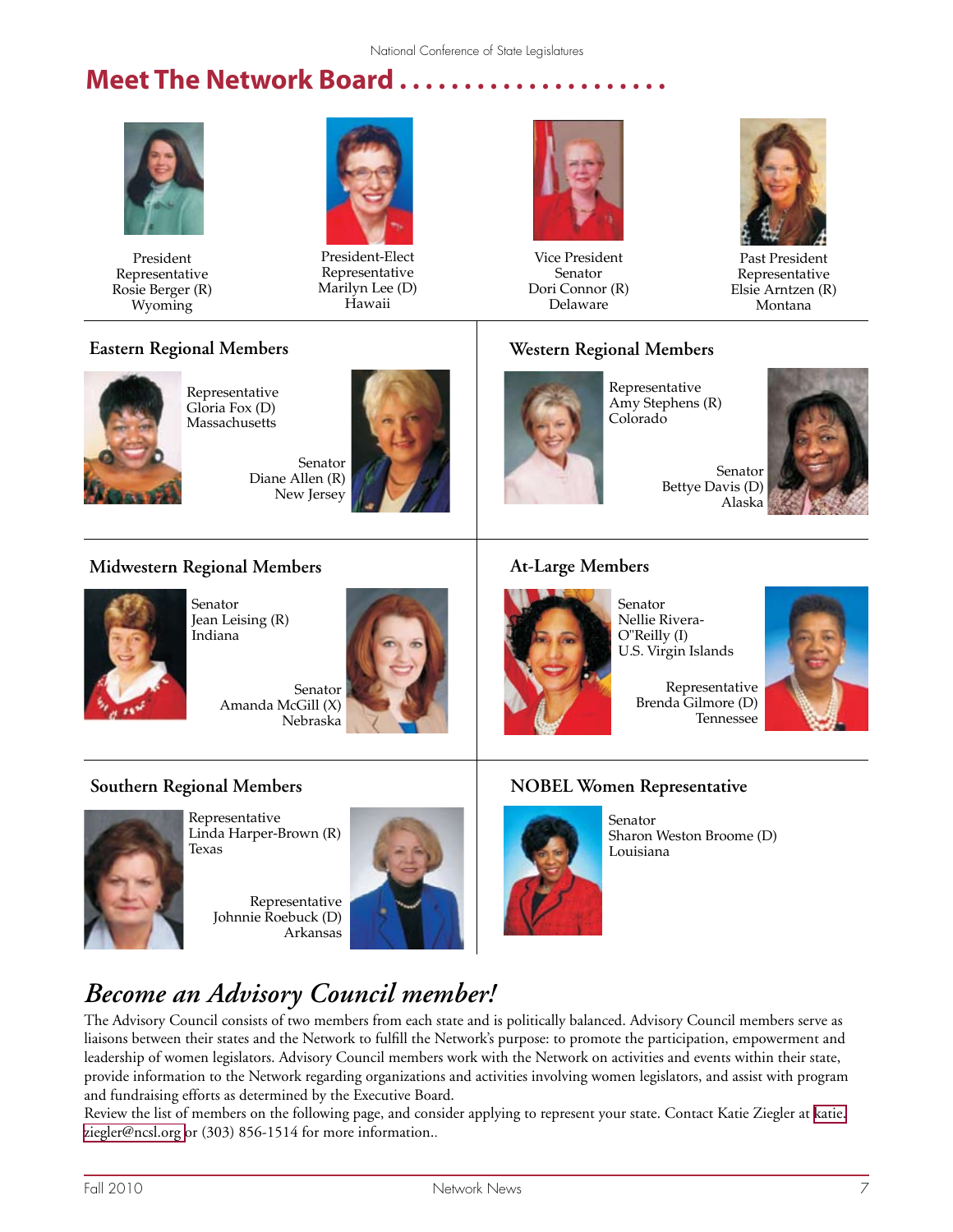# **Women's Legislative Network of NCSL**

*Advisory Council (2010-2011)*

| State/Jurisdiction | Title/Name                                  | Party            | State/Jurisdiction                                                                | <b>Title/Name</b>                | Party                   |  |
|--------------------|---------------------------------------------|------------------|-----------------------------------------------------------------------------------|----------------------------------|-------------------------|--|
| Alabama            | <b>VACANT</b>                               | ${\bf R}$        | Montana                                                                           | Rep. Janna Taylor                | $\overline{\text{R}}$   |  |
| Alabama            | Rep. Laura Hall                             | D                | Nebraska                                                                          | Sen. Kate Sullivan               | $\overline{\text{X}}$   |  |
| Alaska             | <b>VACANT</b>                               | D                | Nebraska                                                                          | Sen. Kathy Campbell              | X                       |  |
| Alaska             | Sen. Lesil McGuire                          | R                | Nevada                                                                            | Assy. Debbie Smith               | D                       |  |
| Arizona            | Rep. Kyrsten Sinema                         | D                | <b>Nevada</b>                                                                     | <b>VACANT</b>                    | ${\bf R}$               |  |
| Arizona            | <b>VACANT</b>                               | R                | New Hampshire                                                                     | <b>VACANT</b>                    | D                       |  |
| Arkansas           | <b>VACANT</b>                               | D                | New Hampshire                                                                     | Rep. Phyllis Katsakiones         | ${\bf R}$               |  |
| <b>Arkansas</b>    | <b>VACANT</b>                               | R                | New Jersey                                                                        | Sen. Nia Gill                    | D                       |  |
| California         | <b>VACANT</b>                               | D                | New Jersey                                                                        | Assy. Loretta Weinberg           | D                       |  |
| California         | <b>VACANT</b>                               | $\mathbf R$      | New Mexico                                                                        | Rep. Patricia Lundstrom          | D                       |  |
| Colorado           | Sen. Suzanne Williams                       | D                | New Mexico                                                                        | Rep. Jeannette Wallace           | ${\bf R}$               |  |
| Colorado           | <b>VACANT</b>                               | R                | New York                                                                          | Assy. Barbara Clark              | D                       |  |
| Connecticut        | Sen Andrea Stillman                         | D                | New York                                                                          | <b>VACANT</b>                    | ${\bf R}$               |  |
| Connecticut        | <b>VACANT</b>                               | R                | North Carolina                                                                    | Rep. Beverly Earle               | D                       |  |
| Delaware           | Sen. Patricia Blevins                       | D                | North Carolina                                                                    | Rep. Shirley Blackburn Randleman | $\, {\bf R}$            |  |
| Delaware           | Rep. Valerie Longhurst                      | R                | North Dakota                                                                      | Rep. Nancy Johnson               | ${\bf R}$               |  |
| Dist. of Columbia  | <b>VACANT</b>                               | D                | North Dakota                                                                      | Rep. Lois Delmore                | D                       |  |
| Florida            | Sen. Arthenia Joyner                        | D                | Ohio                                                                              | Rep. Tracy Maxwell Heard         | D                       |  |
| Florida            | Sen. Evelyn Lynn                            | R                | Ohio                                                                              | <b>VACANT</b>                    | ${\bf R}$               |  |
| Georgia            | Rep. Sharon Beasley-Teague                  | D                | Oklahoma                                                                          | Rep. Lee Denney                  | $\, {\bf R}$            |  |
| Georgia            | <b>VACANT</b>                               | $\bf R$          | Oklahoma                                                                          | Rep. Leslie Osborn               | R                       |  |
| Hawaii             | Sen. Suzanne Chun Oakland                   | D                | Oregon                                                                            | Rep. Sherrie Sprenger            | D                       |  |
| Hawaii             | Rep. Corinne Ching                          | R                | Oregon                                                                            | Rep. Sara Gelser                 | ${\bf R}$               |  |
| Idaho              | <b>VACANT</b>                               | D                | Pennsylvania                                                                      | Rep. Babette Josephs             | D                       |  |
| Idaho              | Rep. Maxine Bell                            | R                | Pennsylvania                                                                      | Rep. Marguerite Quinn            | ${\bf R}$               |  |
| Illinois           | Rep. Barbara Flynn Currie (Majority Leader) | D                | Puerto Rico                                                                       | Sen. Luz Z. Arce-Ferrer          | N                       |  |
| <b>Illinois</b>    | <b>VACANT</b>                               | $\bf R$          | Puerto Rico                                                                       | Rep. Jenniffer González Colón    | N                       |  |
| Indiana            | Rep. Terri Austin                           | D                | Rhode Island                                                                      | Sen. Elizabeth Crowley           | $\, {\bf R}$            |  |
| Indiana            | Sen. Connie Lawson                          | R                | Rhode Island                                                                      | Sen. Rhoda Perry                 | D                       |  |
| Iowa               | Rep. Pam Jochum                             | D                | South Carolina                                                                    | Rep. Gilda Cobb-Hunter           | D                       |  |
| Iowa               | <b>VACANT</b>                               | $\bf R$          | South Carolina                                                                    | Rep. Jenny Anderson Horne        | ${\bf R}$               |  |
| Kansas             | Rep. Barbara Ballard                        | D                | South Dakota                                                                      | <b>VACANT</b>                    | D                       |  |
| Kansas             | Sen. Vicki Schmidt                          | R                | South Dakota                                                                      | Rep. Joni Cutler                 | ${\bf R}$               |  |
| Kentucky           | Rep. Joni L. Jenkins                        | D                | Tennessee                                                                         | Rep. Karen Camper                | D                       |  |
| Kentucky           | Rep. Susan Westrom                          | D                | Tennessee                                                                         | Rep. Beth Halteman Harwell       | ${\bf R}$               |  |
| Kentucky           | Sen. Elizabeth Tori                         | R                |                                                                                   | Rep. Dawnna Dukes                | $\mathbf D$             |  |
| Louisiana          |                                             | $\mathbf D$      | Texas<br><b>Texas</b>                                                             | <b>VACANT</b>                    | $\overline{\mathbf{R}}$ |  |
|                    | Rep. Jean Doerge                            | R                |                                                                                   |                                  | D                       |  |
| Louisiana          | Rep. Kay Kellogg Katz                       | D                | Utah                                                                              | Sen. Karen Morgan                | R                       |  |
| Maine              | <b>VACANT</b>                               | R                | Utah                                                                              | Rep. Merlynn Newbold             | D                       |  |
| Maine              | Sen. Debra Plowman                          | $\mathbf D$      | Vermont                                                                           | Rep. Anne O'Brien                | R                       |  |
| Maryland           | Sen. Delores Kelley                         | $\mathbf D$      | Vermont                                                                           | <b>VACANT</b>                    | D                       |  |
| Maryland           | Del. Shirley Nathan-Pulliam                 | R                | Virginia                                                                          | Sen. Yvonne Miller               | D                       |  |
| Maryland           | Del. Donna Stifler                          | $\mathbf D$      | Virginia                                                                          | Sen. Patricia Ticer              | D                       |  |
| Massachusetts      | <b>VACANT</b>                               | R                | Virginia                                                                          | Sen. Mary Margaret Whipple       | D                       |  |
| Massachusetts      | Rep. Anne Gobi                              | $\mathbf D$      | Washington                                                                        | Sen. Karen Fraser                | $\mathbf D$             |  |
| Michigan           | <b>VACANT</b>                               | R                | Washington                                                                        | <b>VACANT</b>                    | D                       |  |
| Michigan           | <b>VACANT</b>                               | $\mathbf D$      | West Virginia                                                                     | Del. Bonnie Brown                | R                       |  |
| Minnesota          | Rep. Nora Slawik                            | R                | West Virginia                                                                     | Sen. Donna Boley                 | D                       |  |
| Minnesota          | <b>VACANT</b>                               |                  | Wisconsin                                                                         | Rep. Donna Seidel                |                         |  |
| Mississippi        | Rep. Jessica Upshaw                         | R<br>$\mathbf D$ | Wisconsin                                                                         | <b>VACANT</b>                    | R                       |  |
| Mississippi        | Sen. Alice Harden                           |                  | Wyoming                                                                           | Rep. Mary Throne                 | D                       |  |
| Missouri           | <b>VACANT</b>                               | D                | Wyoming                                                                           | Rep. Sue Wallis                  | R                       |  |
| Missouri           | <b>VACANT</b>                               | R                | Names that are italicized are legislators who have been nominated to serve on the |                                  |                         |  |
| Montana            | Sen. Trudi Schmidt                          | D                | Network Advisory Council, but have not been confirmed by the Network Executive    |                                  |                         |  |

*Board.*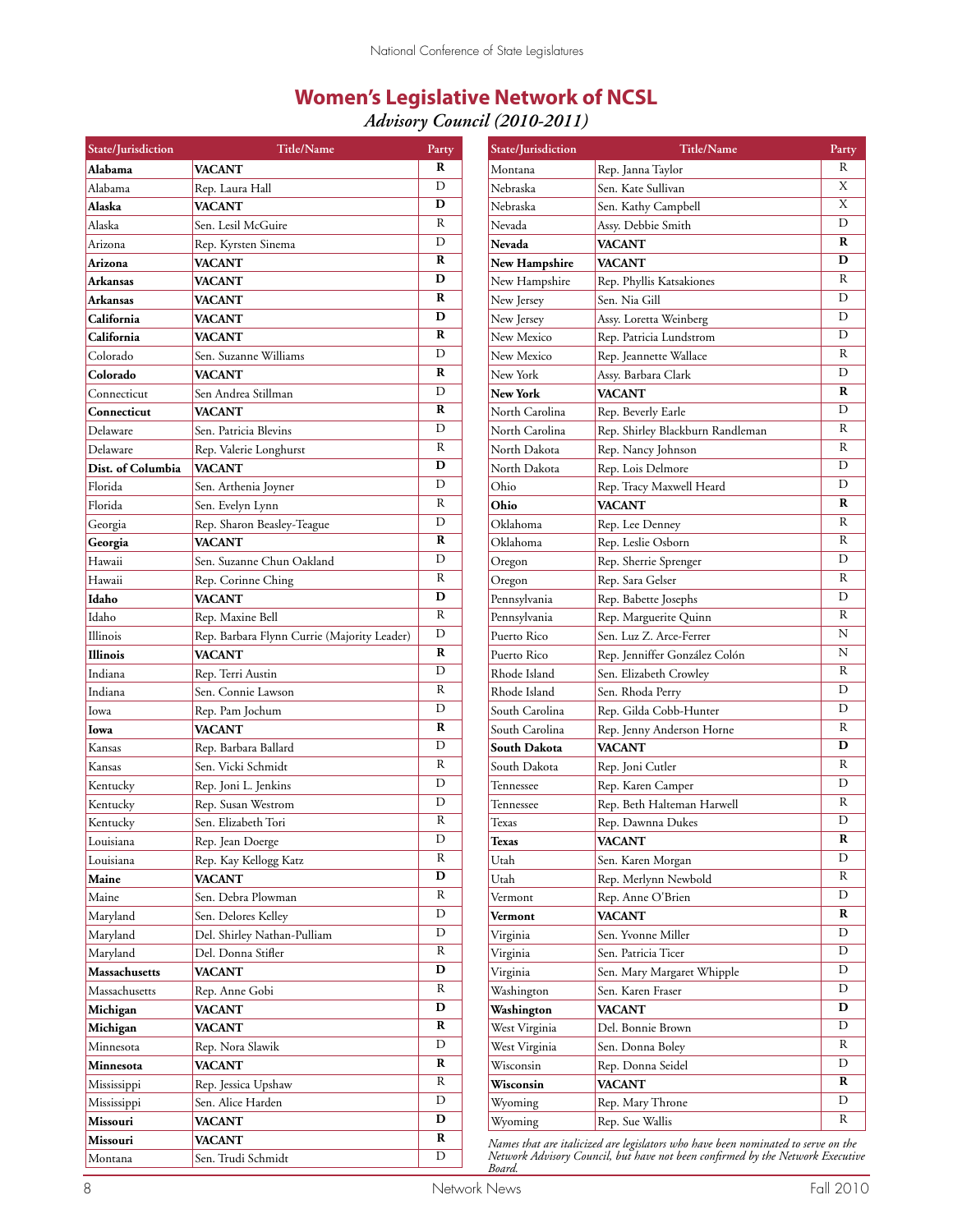# **WINGS Announcements**

Women in Informal Networking Groups (WINGS) is an interactive network of national organizations that serve women legislators in various capacities. These organizations have joined to share information and resources and to work together on leadership, education, training and development to empower legislative women throughout the nation. Participating organizations include:

- Carrie Chapman Catt Center for Women and Politics (<www.las.iastate.edu/CattCenter/>)
- Center for American Women and Politics [\(www.cawp.rutgers.edu\)](http://www.cawp.rutgers.edu)
- Center for Women Policy Studies ([www.centerwomenpolicy.org\)](http://www.centerwomenpolicy.org)
- National Order of Black Elected Legislative Women

## **Election 2010: How Women Fared**

 The 2012 Project—a national, non-partisan campaign of the Cen-

ter for American Women and Politics (CAWP) to increase the number of women in legislative office—is even more urgently needed after the 2010 elections. November's races marked the first drop in the number of women in Congress since 1979. Preliminary estimates show the number of women in state legislatures took its biggest dip since CAWP started counting in 1971. The number of women governors will hold steady at six, well below the record of nine.

 The 2010 congressional and gubernatorial election results for women mirrored the national swing to Republicans. One new woman won a U.S. Senate seat, and at least seven new Republican women, one a woman of color, will join the U.S. House of Representatives. They will be joined by four Democratic newcomers, all women of color. All three new women governors are Republicans, including two who won woman vs. woman races. Two of the new governors are women of color, the first to head state governments.

 "This was a winning year for Republican women, as it was for Republicans in general," noted CAWP director Debbie Walsh. Walsh observed that Republican women could have done even better if more of the record number who ran in primaries had won. "With a powerful Republican tide, more women could have been swept in, had there been more candidates."

 The significant drop in the number of women in state legislatures, combined with decreases or standstills at higher levels, suggest a stall in the slow but steady progress of women in gaining elective offices. That makes The 2012 Project, CAWP's national, nonpartisan campaign more important than ever. Want to find out more about The 2012 Project? Visit the 2012 website at [www.the2012project.us.](www.the2012project.us)

- National Women's Political Caucus ([www.nwpc.org\)](http://www.nwpc.org)
- Women in Government ([www.womeningovernment.org](http://www.womeningovernment.org))
- The Women Legislators' Lobby ([www.willwand.org](http://www.willwand.org))
- Women's Legislative Network of NCSL ([www.ncsl.org/wln/\)](http://www.ncsl.org/wln/)

#### **Women in Government**

 This fall, Women In Government (WIG) convened its Second Annual Energy Summit on September 9-11, at the Hotel Za Za in Hous-



ton, Texas. Women state legislators from across the United States met to discuss cutting-edge energy policies, including traditional and renewable energy production, best practices, transmission challenges, smart grid technology, energy efficiency, and hot topics in energy legislation from each of WIG's four regions. More than 25 legislators from Alabama, Alaska, Arizona, Colorado, Florida, Kentucky, Michigan, Minnesota, New Mexico, North Carolina, North Dakota, and Utah attended the summit.

 Women In Government also hosted its First Annual Healthcare Summit at the Sofitel Lafayette Square in Washington, D.C., on November 17-20. This comprehensive, three-day event covered a wide range of issues, including women's health, chronic diseases, health care IT, health care reform and more. The panels included nationally known expert speakers who discussed the issues with an emphasis on what state policymakers can do to improve the lives of their constituents. More than 60 directors of Offices of Women's Health and state legislators from across the country participated, with a total attendance of 100.

On Jan. 6-8, 2011, WIG will host its  $17<sup>th</sup>$  Annual State Directors' Conference and its Ninth Biennial First Term Legislators' Conference at the Ritz-Carlton Laguna Niguel, in Dana Point, Calif. This year, WIG will present a forecast of state activity on various topics such as health care, energy, leadership, state budgets and other cutting-edge state policy issues. Speakers include national experts on a variety of topics and veteran women legislators.

 Continuing its success in health care policy initiatives, WIG developed policy recommendations for state legislators at its Diabetes Task Force meeting in June, and the board of directors approved them at its July 2010 meeting. Issues addressed by the task force include diabetes treatment and prevention efforts, the long-term costs of diabetes to states, emerging and experimental treatments, barriers to care, and the unique challenges faced by disparate populations. Women In Government will host a second Diabetes Task Force in spring 2011 to launch a three-year campaign on diabetes.